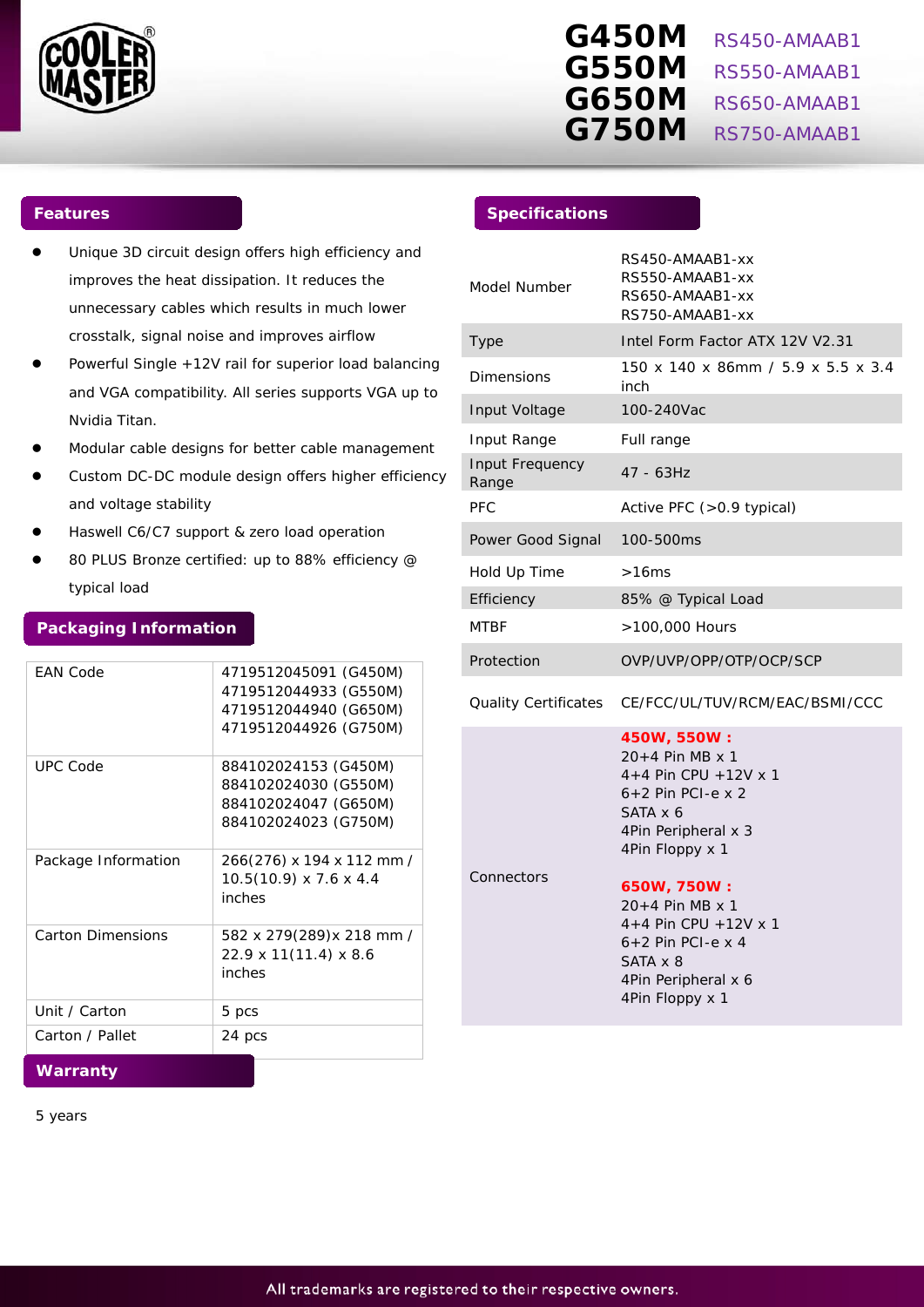

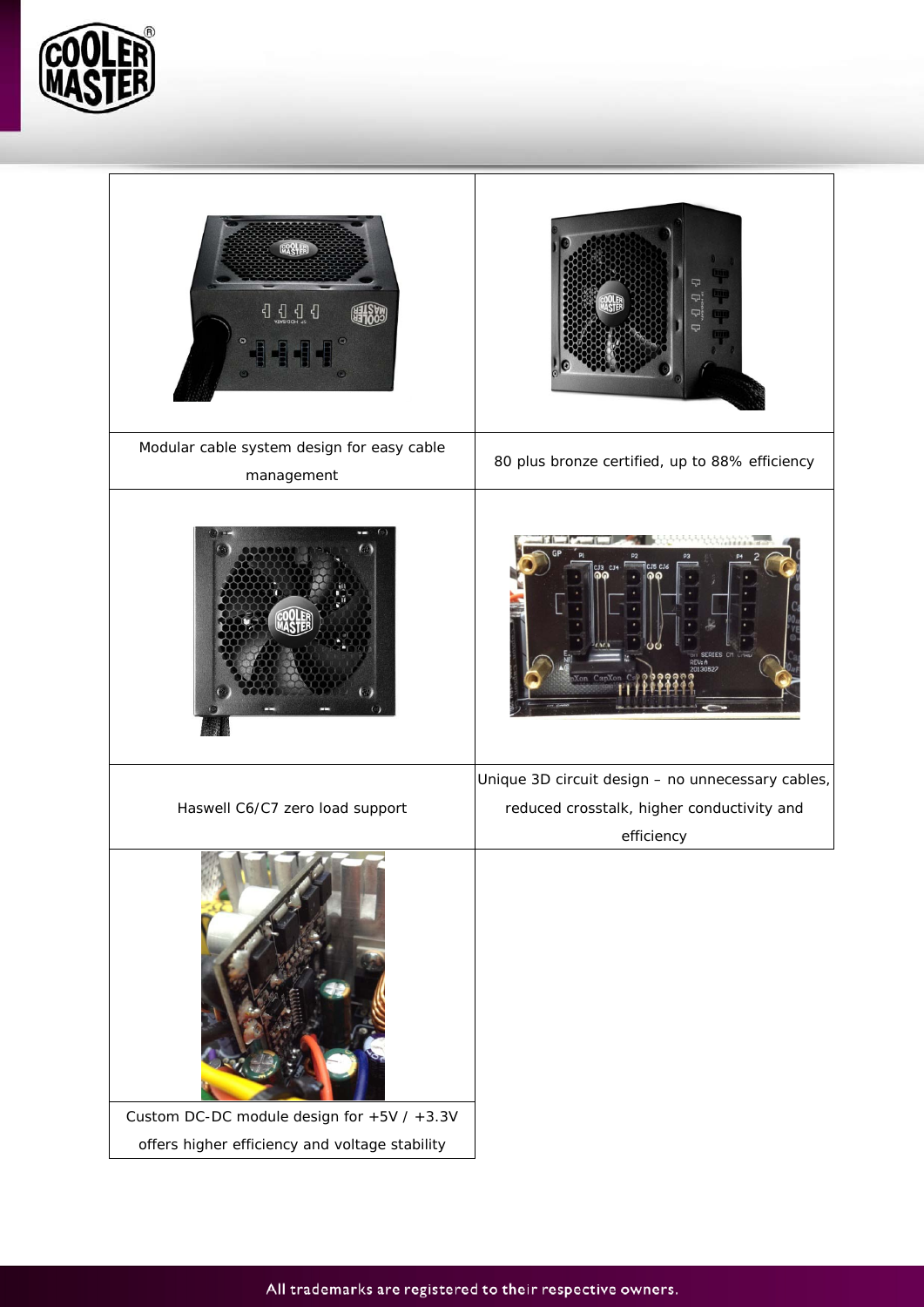

# **Output Rating**

# **450W:**

| <b>AC INPUT</b>               | 100-240V~ 8-4A 60-50Hz |       |        |        |         |
|-------------------------------|------------------------|-------|--------|--------|---------|
| <b>IDC OUTPUT</b>             | $+3.3V$                | $+5V$ | $+12V$ | $-12V$ | $+5Vsb$ |
|                               | 20A                    | 20A   | 34A    | 0.3A   | 2.5A    |
| <b>OUTPUT</b><br><b>POWER</b> | 100W                   |       | 408W   | 3.6W   | 12.5W   |
|                               | 450W                   |       |        |        |         |

# **550W:**

| <b>IAC INPUT</b>              | 100-240V~ 8-4A 60-50Hz |       |        |        |         |
|-------------------------------|------------------------|-------|--------|--------|---------|
| <b>IDC OUTPUT</b>             | $+3.3V$                | $+5V$ | $+12V$ | $-12V$ | $+5Vsb$ |
|                               | 20A                    | 20A   | 42A    | 0.3A   | 2.5A    |
| <b>OUTPUT</b><br><b>POWER</b> | 100W                   |       | 504W   | 3.6W   | 12.5W   |
|                               | 550W                   |       |        |        |         |

### **650W:**

| <b>IAC INPUT</b>              | 100-240V~ 10-5A 60-50Hz |       |        |        |         |
|-------------------------------|-------------------------|-------|--------|--------|---------|
| <b>IDC OUTPUT</b>             | $+3.3V$                 | $+5V$ | $+12V$ | $-12V$ | $+5Vsb$ |
|                               | 22A                     | 22A   | 52A    | 0.3A   | 2.5A    |
| <b>OUTPUT</b><br><b>POWER</b> | 120W                    |       | 624W   | 3.6W   | 12.5W   |
|                               | 650W                    |       |        |        |         |

# **750W:**

| <b>AC INPUT</b>               | $100 - 240V - 12 - 6A$ 60-50Hz |       |        |        |         |
|-------------------------------|--------------------------------|-------|--------|--------|---------|
| <b>DC OUTPUT</b>              | $+3.3V$                        | $+5V$ | $+12V$ | $-12V$ | $+5Vsb$ |
|                               | 22A                            | 22A   | 62A    | 0.3A   | 2.5A    |
| <b>OUTPUT</b><br><b>POWER</b> | 120W                           |       | 744W   | 3.6W   | 12.5W   |
|                               | 750W                           |       |        |        |         |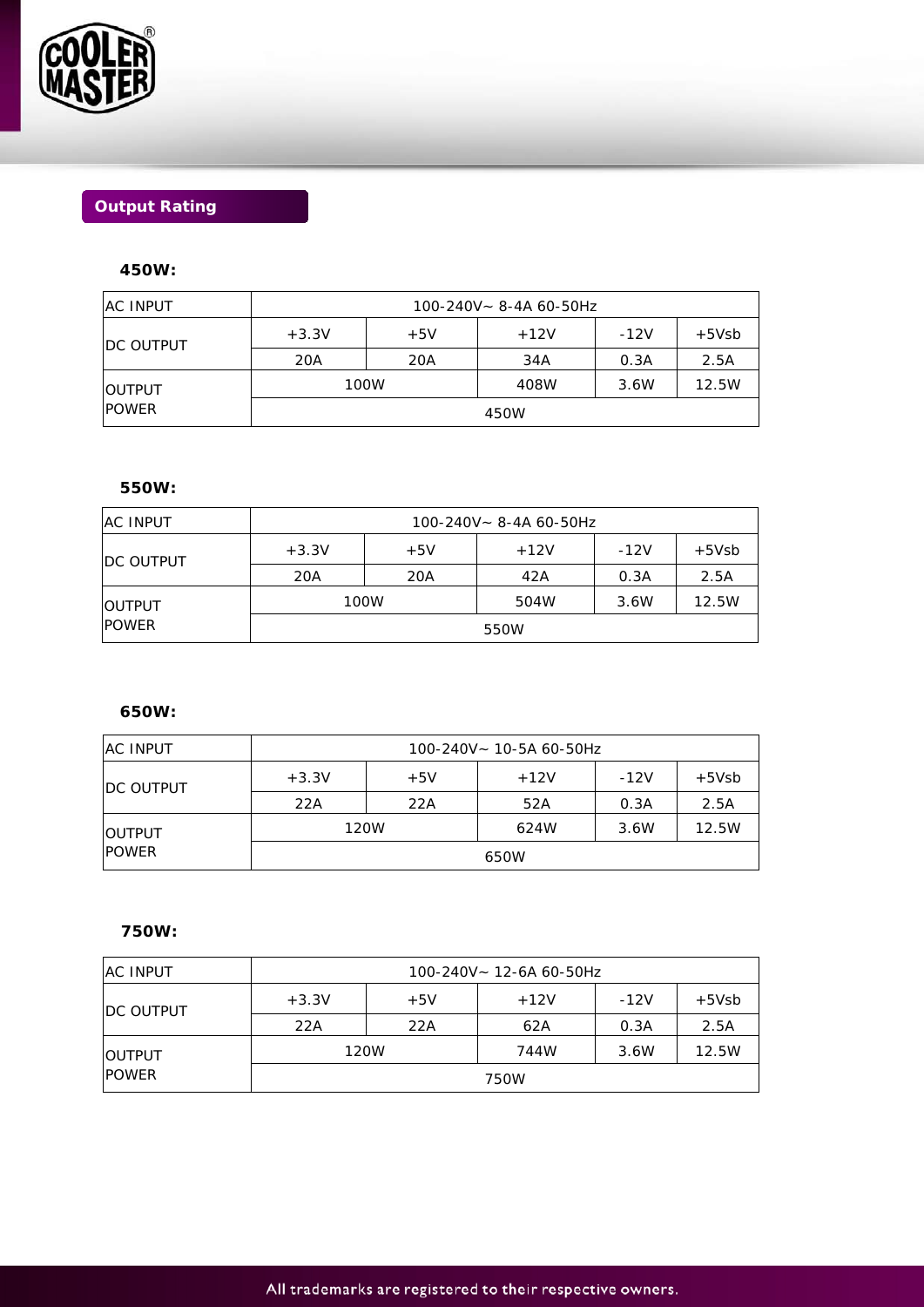

# **Cable info**

450W:

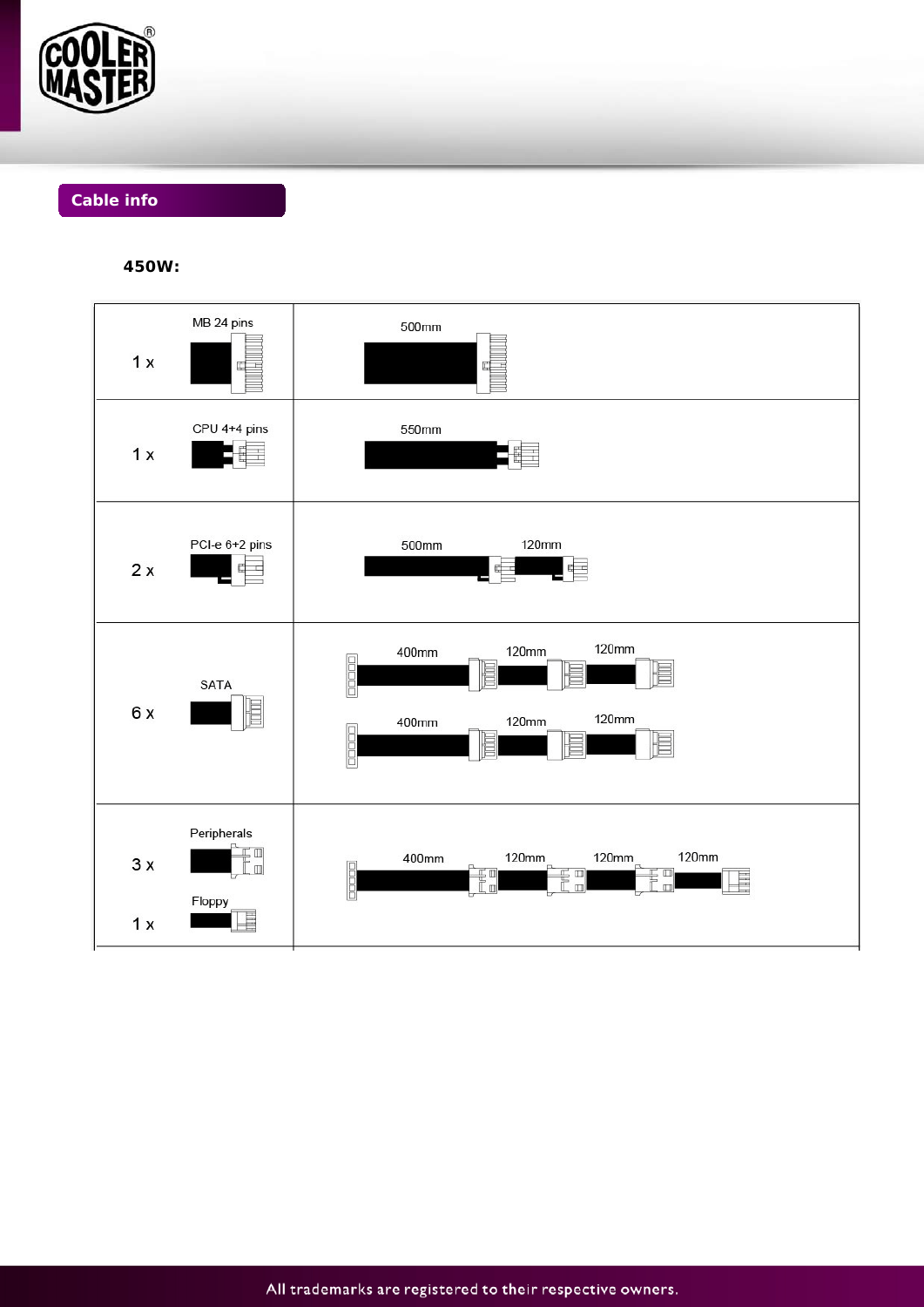

550W: